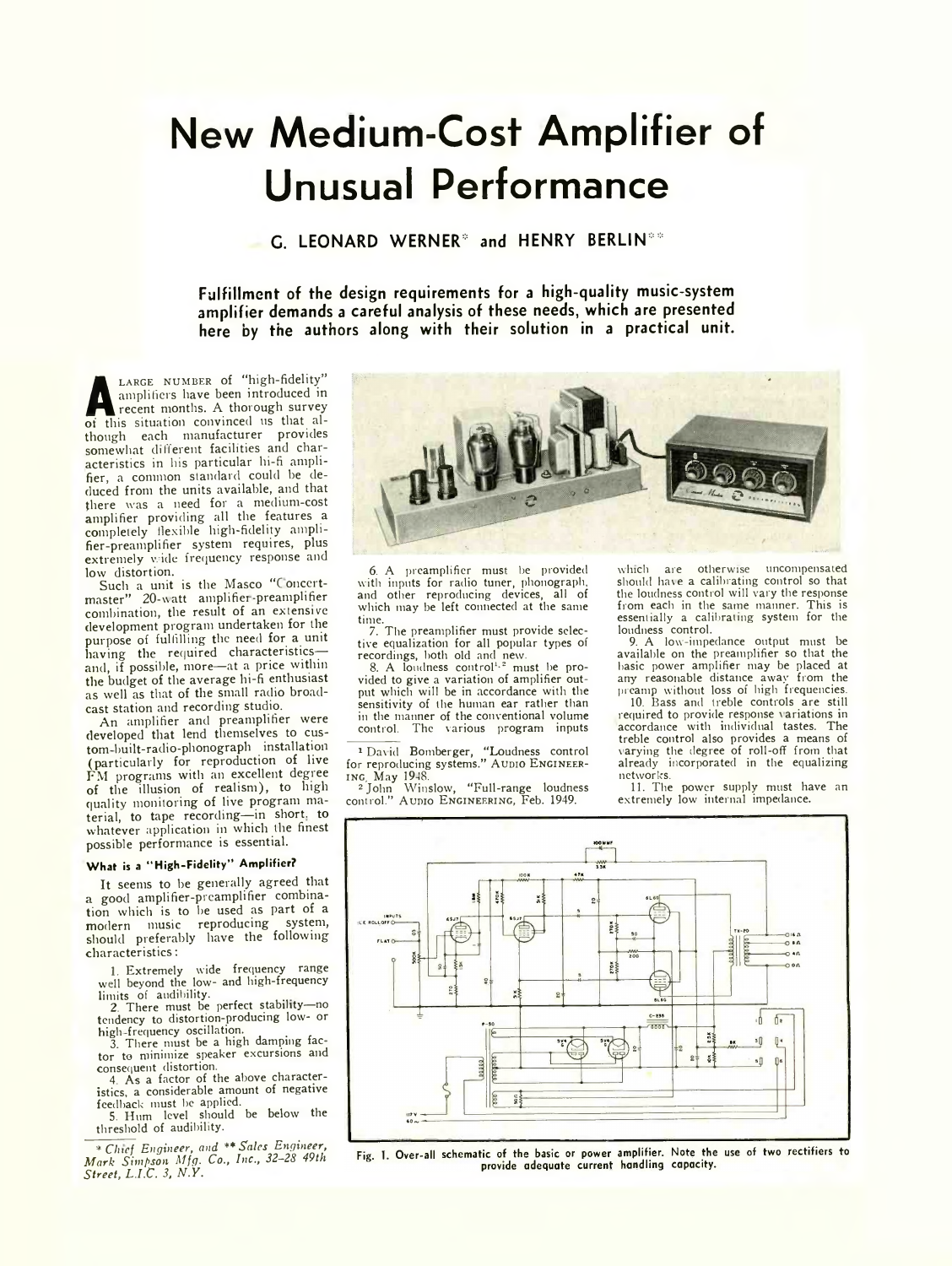

Fig. 2. Schematic of the control unit used with the basic amplifier of Fig. 1.

## **The** Basic **Amplifier**

A schematic diagram of the amplifier is shown in *Fig.* 1. Note that the circuits shown are, in today's advanced design practices, essentially conventional. A noteworthy exception is the use of direct coupling to reduce the phase shift or phase distortion usual in purely resistance-coupled amplifiers. In fact, the basic power amplifier employs only *one* R-C coupled stage. Excellent power supply regulation is achieved by means of paralleled 5V4G rectifiers, resulting in a low source impedance and sufficient power capacity to supply the extra-heavy power requirements for clean, undistorted bass reproduction.

*Figures* 3 through 6 indicate the power output, distortion, and response characteristics of the basic amplifier. *Figure* 3 shows power output of the amplifier versus percentage of harmonics. It will be noted that there is less than 0.2 per cent harmonic distortion up to 20 watts and no more than 2 per cent distortion at 25 watts.

*Figure* 4 indicates the frequency response at the 20-watt level—within  $\frac{1}{2}$ db from 10 to 50,000 cps. Usable output extends to well above 100,000 cps, being no more than 3 db down at 8 cps and at 100,000 cps.

*Figure* 5 indicates the response at the 1 watt level, 10 to 75,000  $\text{cps} \pm 0.1$  db, and down only 3 db at 5 and 140,000 cps. This figure assumes practical significance when it is remembered Lhat average room output level is 100 *milliwatts.* The amplifier is required to be able to deliver clean reproduction of the peaks—at least ten times the average power, or 1 watt. When it is noted that intermodulation distortion *(Fig.* 6) is so small as to be actually not measurable at 1 watt (intermodulation is no more than 0.2 per cent at 20 watts), and harmonic distortion as shown in *Fig.* 3 is similarly low, then it will be recognized that for practical purposes this amplifier is distortionless.

Stability has been achieved in this amplifier as a result of the wide frequency response and minimum phase



Fig. 3. Harmonic distortion vs. power output at 20 cps.

shift. Twenty-six db of feedback is applied around all three amplifier stages and the output transformer to achieve almost complete freedom from distortion, excellent stability, and a damping factor of 30. The effective output impedance at the 16-ohm tap is approximately 0.5 ohm.

Low hum and noise level (100 db below 20 watts on basic amplifier, 75 db below 20 watts with the preamplifier connected) are achieved by careful component layout and by use of an adjustable hum balancing network which biases the filaments positively to eliminate filament-to-cathode emission, a frequent cause of hum.

The basic amplifier has a sensitivity of 2.0 volts r.m.s. for 20 watts output and is provided with its own volume control to compensate for higher input levels. One of the two amplifier inputs goes directly into the volume control for flat response, while the second input feeds the signal through a  $.03-\mu f$  capacitor which reduces the response by 3 db at 50 cps for minimizing turntable rumble and other low-frequency disturbances, and also proivdes an input for blocking d.c.

For universal convenience, the amplifier chassis was designed so that it could be either rack-mounted or placed in either a bottom- or side-mounted position in a console.

## **The Pre-Amplifier**

The preamplifier *(Fig.* 2) was designed to be an ideal companion piece to the basic amplifier. Appearance was considered to be just as important as the technical aspects and a handsome, hand-rubbed mahogany cabinet was chosen to provide a unit that would quietly grace any living room. The preamp was so designed that the chassis could be easily removed to allow mounting it behind the panel of a console, with the black and gold control panel in the front.

Four standard input jacks were provided on the rear panel: Three marked respectively  $AUX \hat{1}$ ,  $AUX \hat{2}$ , and  $RADIO$ , to allow connection of radio tuner, TV tuner, tape recorder, crystal pickup, etc. These are high-impedance, flat-response inputs and are each provided with individual controls available at the rear of the chassis for adjusting the input level of each program source so that the loudness control will work in the *[Continued on page 71]*



Fig. 6. Intermodulation distortion vs. power output, using 60 and 7000 cps mixed 4:1.



Fig. 4 (above). Frequency response of the entire amplifier at the 20-watt level, and Fig. 5 (below), at the 1-watt level.